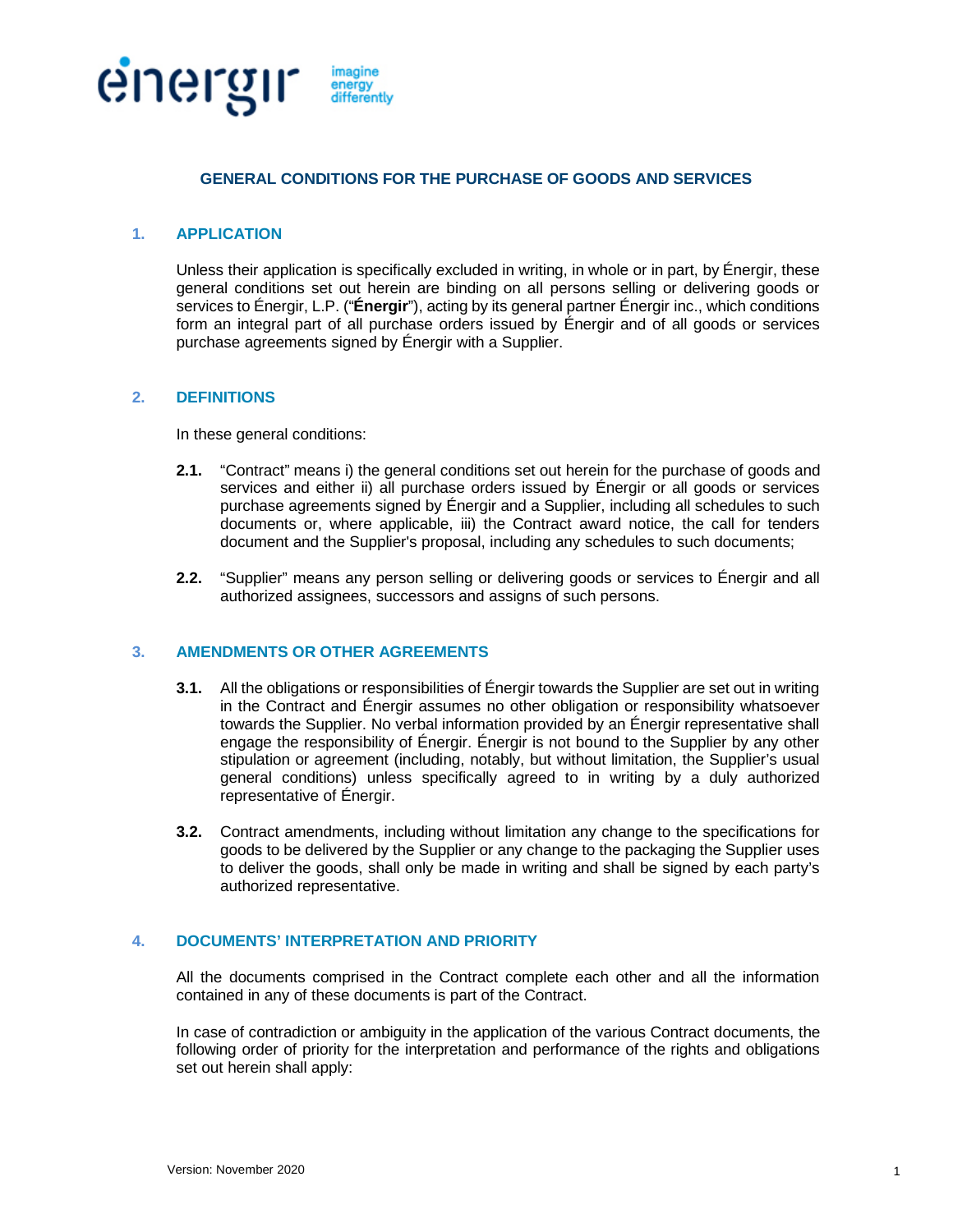

- a) The purchase order or the goods or services purchase agreement signed by Énergir and the Supplier, with the exception of their schedules;
- b) If applicable, the schedules to the purchase order or to the goods or services purchase agreement, excluding the Supplier's bid or service offer accepted by Énergir;
- c) If applicable, the call for tenders documents, with the exception of the documents mentioned in paragraphs a) and b) and the general conditions set out herein for the purchase of goods and services;
- d) The present general conditions for the purchase of goods and services;
- e) The Supplier's bid or service offer accepted by Énergir.

# **5. ACCESS PROVIDED BY ÉNERGIR**

On receipt of a prior written notice from the Supplier, Énergir will provide, insofar as required, access to the site where the goods must be delivered or the services rendered, provided the Supplier respects the Contract.

#### **6. PRICE**

The price and/or rates for the goods or services are stipulated in the Contract and shall apply for the Contract term. Such price and/or rates include all charges, fees and taxes applicable to the sale, packaging, shipment, transportation and delivery of the goods and delivery of the services, with the exception of GST and QST. The price also includes all the costs necessary to apply the prevention measures recommended by the public authorities in the context of the coronavirus pandemic (COVID-19).

# **7. BILLING AND PAYMENT**

- **7.1.** Following delivery of the goods or services, the Supplier shall issue a detailed invoice referring to the Contract or the purchase order, depending on the nature of the order :
	- a) When the order concerns goods, the Supplier shall send the invoices and supporting documents via email to the following address: [comptes.fournisseurs@energir.com.](mailto:comptes.fournisseurs@energir.com)
	- b) When the order concerns services:
		- i) If the service entry was processed by the Supplier on the Web site "Espace" Fournisseurs", Énergir's Supplier plateform, the Supplier shall include the invoices and supporting documents with the service entry. The Web site is available at the following address: [https://espacef.energir.com/.](https://espacef.energir.com/)
		- ii) If the service entry was processed by an Énergir employee, the Supplier shall send the invoices and supporting documents via email to the Énergir employee who processed the service entry. The Supplier must communicate with Énergir in order for a representative of Énergir to provide them with the email address to which the invoices shall be sent.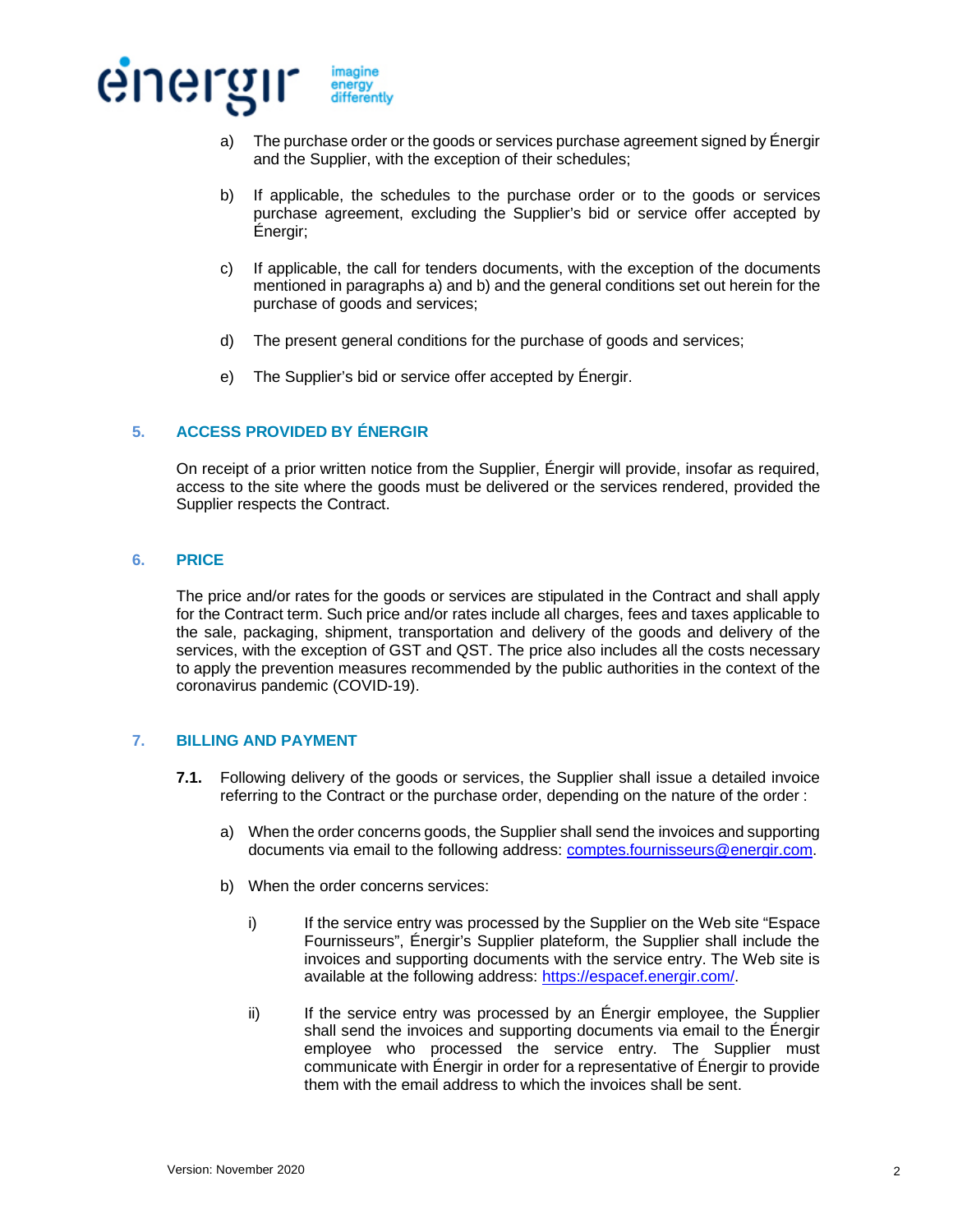

- **7.2.** All invoices shall be paid within thirty (30) days of the later of the following dates: (a) the date on which the goods or services contemplated by the invoice are delivered or performed and (b) the date on which Énergir receives an invoice in proper form from the Supplier.
- **7.3.** All invoices of the Supplier must clearly indicate:
	- a) in the header;
		- i) their name;
		- ii) their address;
		- iii) their identification number with respect to the Quebec Sales Tax (QST), the Goods and Services Tax (GST) and the Harmonized Sales Tax (HST);
		- $iv)$  the number of the Énergir purchase order;
		- v) the number of the Énergir service entry, if applicable;
		- vi) the account assignment number (statement of work or other), if applicable;
	- b) in the description;
		- i) the invoiced goods or services, their quantity and price;
		- ii) the details of the number of the section and sub-section of the purchase order of Énergir, if applicable;
		- iii) the item number of Énergir and the item number of the Supplier, if applicable;
		- iv) the environmental management fees with respect to the Contract, if applicable;
		- v) the applicable tax amounts:
			- i) Quebec Sales Tax (QST);
			- ii) Goods and Services Tax (GST); or, if applicable;
			- iii) Harmonized Sales Tax (HST);
		- vi) the payment term, if applicable.

#### **8. COMPLIANCE WITH LAWS, REGULATIONS AND POLICIES**

The Supplier shall comply with all laws, regulations, standards and directives in force as well as with the corporate policies of Énergir posted on its Web site at [www.energir.com/policies.](http://www.energir.com/policies) The Supplier shall also comply with the directives and instructions issued by Énergir to ensure the security of its sites, facilities and employees and smooth business operation.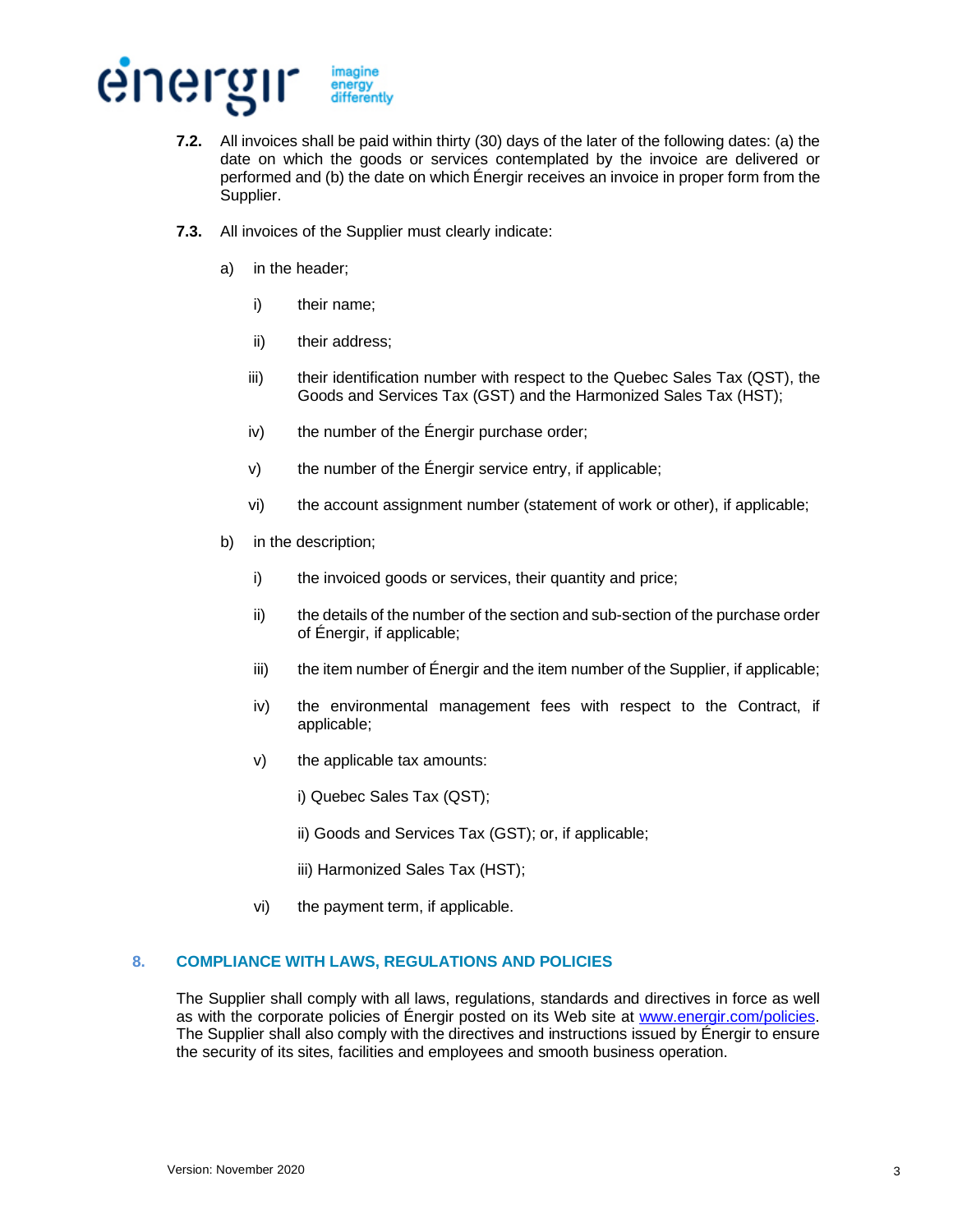

The Supplier must register with Énergir's Suppliers platform, complete the required forms and provide the information requested by Énergir. The platform is available at the following address: [https://energirfournisseurs.stiq.com.](https://energirfournisseurs.stiq.com/)

The Supplier must perform the Contract in compliance with the measures contained in the document "Workplace Sanitary Standards Guide - COVID-19" available on the CNESST website, either at [https://www.cnesst.gouv.qc.ca/salle-de-presse/covid-19-info](https://www.cnesst.gouv.qc.ca/salle-de-presse/covid-19-info-en/Documents/DC100-2146A-Guide.pdf)[en/Documents/DC100-2146A-Guide.pdf.](https://www.cnesst.gouv.qc.ca/salle-de-presse/covid-19-info-en/Documents/DC100-2146A-Guide.pdf) In addition, the Supplier must periodically inform himself of the updates that are made to the document and adapt his practices accordingly.

#### **9. PERMITS**

The Supplier shall hold and maintain, at all times, and at its expense, the permits, certificates, licences and other authorizations required to pursue its operations and perform its obligations pursuant hereto.

#### **10. ASSIGNMENT**

- **10.1.** The Supplier shall not assign the Contract, in whole or in part, directly or indirectly, without Énergir's prior written authorization.
- **10.2.** Notwithstanding any authorization granted by Énergir, the Supplier remains fully liable toward Énergir for the full performance of the Contract and the compliance by the assignee of the obligations stipulated herein.

# **11. SUBCONTRACTING**

- **11.1.** The Contract is only binding upon Énergir and the Supplier; the Supplier is solely liable toward Énergir for the goods delivered or services rendered by subcontractors.
- **11.2.** Without limiting the foregoing, Énergir reserves the right, at all times, to refuse any subcontractor for any reasonable grounds, including inter alia the subcontractor's environmental or occupational health and safety record. Any Énergir decision under this section in no way modifies the Contract price.

# <span id="page-3-0"></span>**12. CONFIDENTIALITY**

**12.1.** All information and documents made available to the Supplier, acquired in any manner whatsoever and prepared as part of the conclusion and performance of the Contract ("Confidential Information") are the property of Énergir and are confidential. The Supplier shall treat the Confidential Information as such and shall not use it for any purpose other than performance of the Contract and shall not disclose such Confidential Information to anyone whomsoever except (a) with the prior written consent of Énergir or (b) to its employees or subcontractors who need to know such Confidential Information in order to perform the Contract, provided that such persons agree to protect the confidentiality of the Confidential Information.

The Supplier shall be liable to Énergir for any breach of the confidentiality obligation by a party to whom it disclosed the Confidential Information.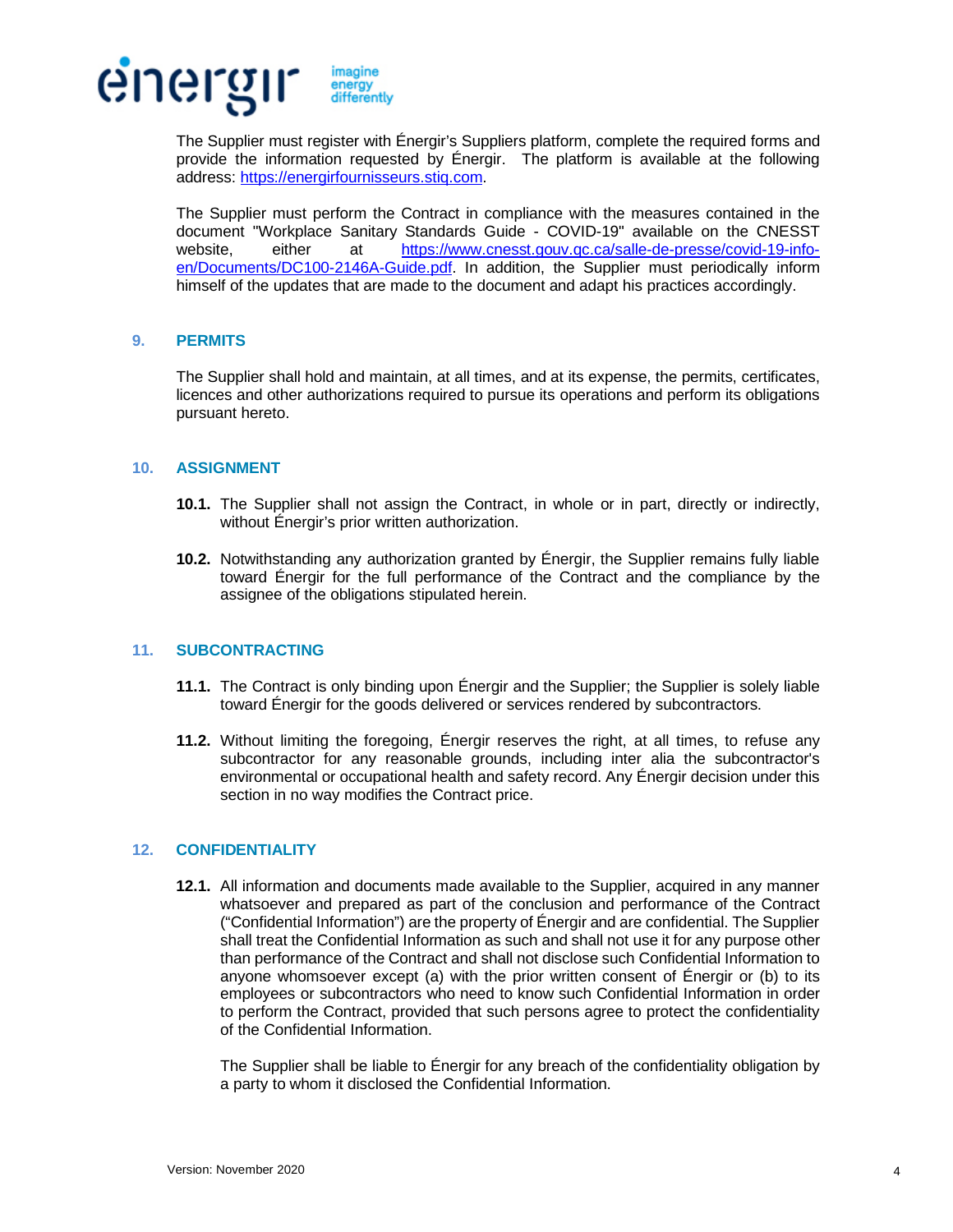

- **12.2.** However, the obligation of confidentiality does not apply to:
	- a) Information that is or becomes part of the public domain through no fault of the Supplier; or
	- b) Information made available to the Supplier by a third party with no associated confidentiality obligation, provided such disclosure by the third party does not contravene any obligation of confidentiality to Énergir.
- **12.3.** The communication of Confidential Information by Énergir in no manner confers on the Supplier any ownership rights to such Confidential Information, or any licence or right to use the Confidential Information for any purpose other than the performance of the Contract.

# **13. PUBLICITY**

The Supplier shall not make any reference to this Contract or otherwise use Énergir's name in the media or in any other marketing activity, without Énergir's prior written consent.

#### **14. PROHIBITION TO USE OF NAME AND TRADEMARKS**

The Supplier shall not use Énergir trademarks or contest the validity of such trademarks or Énergir's rights in this regard.

# **15. ACCEPTANCE OF GOODS AND SERVICES**

Énergir shall not be deemed to have accepted the goods or services delivered unless such acceptance is specifically made in writing. The acceptance of some goods, mentioned on a bill of lading or on a delivery receipt, shall not constitute a presumption, a confirmation nor an acceptation by Énergir of the quality of such goods or of the quantity of goods delivered. Énergir's acceptance of the goods or services shall not constitute a waiver of the right to invoke any warranty and shall not release the Supplier from any obligation toward Énergir.

#### **16. SUPPLIER'S ABILITY TO REPAIR, REPLACE OR CORRECT**

The Supplier shall maintain, for a reasonable period following termination of the Contract (but under no circumstances for less than 3 years), the ability and availability to repair and replace delivered goods and re-supply or correct services rendered and, in this regard, shall maintain the inventory, equipment and facilities and employ the personnel required to fulfill this obligation.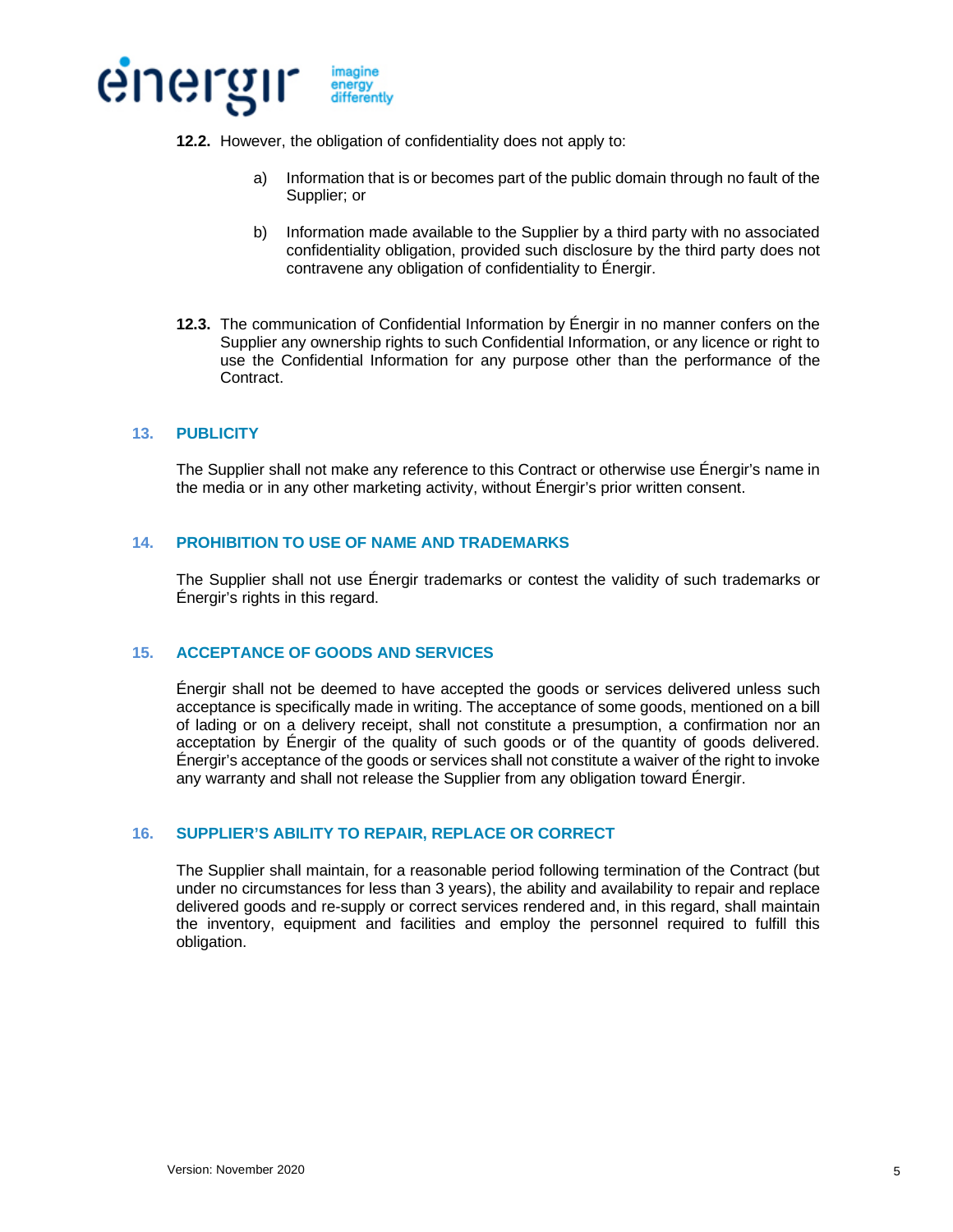

# <span id="page-5-0"></span>**17. LIABILITY**

# **17.1. Supplier's liability**

The Supplier shall indemnify and hold Énergir, its general and limited partners, directors, officers, employees, representatives and subcontractors as well as their successors and assigns (collectively, the "Indemnified Persons") harmless and take up their defence in respect of all damages (including loss of profits and professional fees incurred) suffered by them and against all claims or proceedings instituted against them resulting or arising there from, directly or indirectly:

- a) of the fault, omission or negligence
	- i) of the Supplier;
	- ii) of persons under the control of the Supplier (including its directors, officers, employees and representatives); or
	- iii) of the Supplier's subcontractors or their directors, officers, employees and representatives, including any failure to fulfill the obligations stipulated herein and failure to provide compliant goods or services; or
- b) of items in the custody or care of the persons mentioned in paragraph a).

The Supplier shall not, under any circumstances whatsoever, agree to a settlement that runs counter to the rights and interests of an Indemnified Person, nor make a transaction relating to his/her rights and interests, without such person's prior written consent.

Énergir reserves the right to choose the attorneys who will represent it in any potential claim, or any claim or dispute arising from the Contract, even in cases where the fees for such attorneys shall be assumed by the Supplier as part of its aforementioned obligation to take up the defence of Énergir.

# <span id="page-5-1"></span>**17.2. Supplier's liability for environmental protection**

In the event of a fault on its part, the Supplier shall hold harmless and indemnify the Indemnified Persons in respect of all damages or prejudice that they may suffer in connection with any proceedings or claims, whether penal, civil or other, of any nature whatsoever, resulting from a breach of legislation or regulations applicable to the Contract relative to environmental protection, including the Environment Quality Act. The Supplier shall inter alia hold the Indemnified Persons harmless from all financial and other consequences arising in the event of the revocation, amendment, suspension or refusal to issue a certificate of authorization resulting from such breach.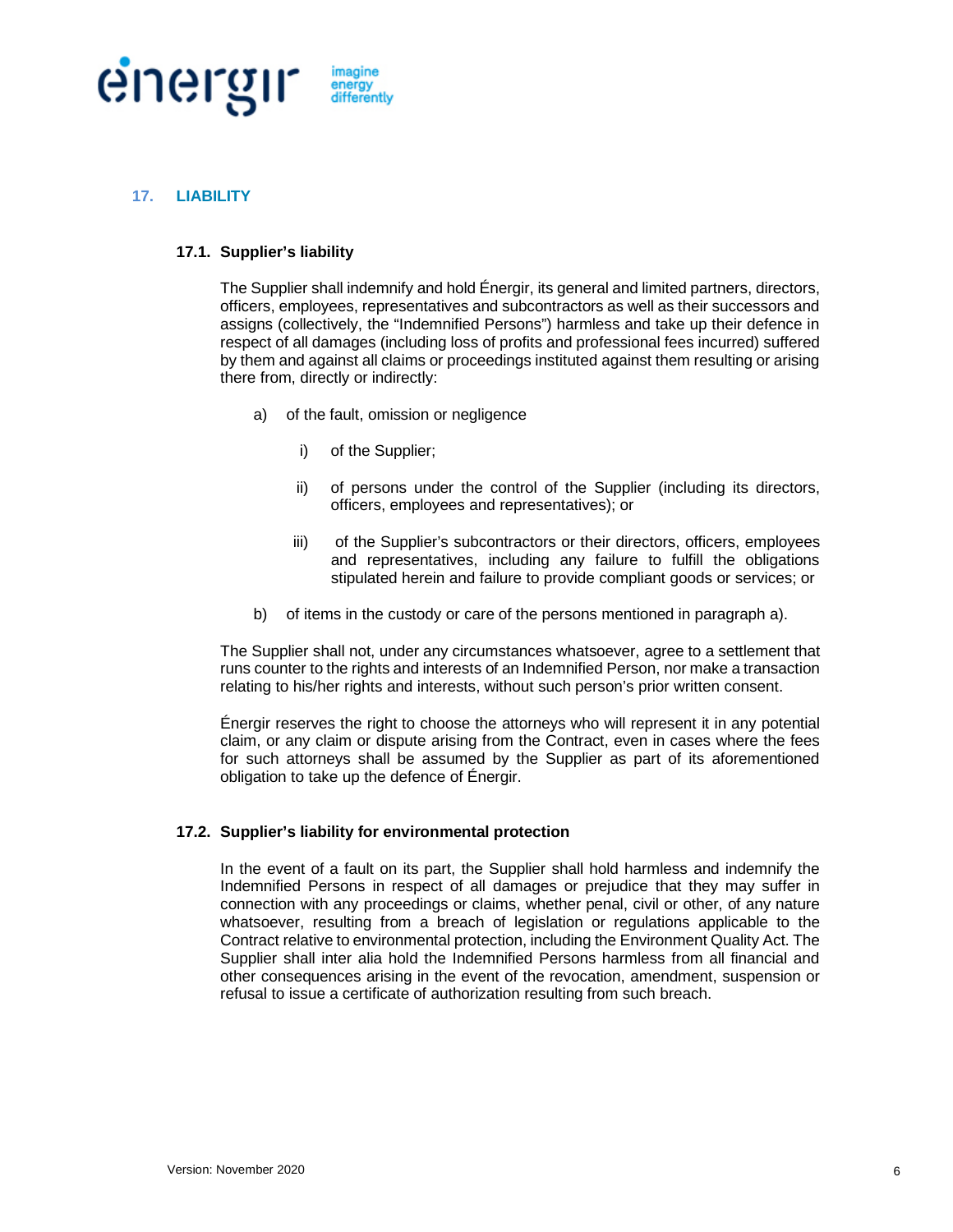

Furthermore, the Supplier undertakes to take up the defence of the Indemnified Persons in any and all proceedings or claims referred to hereinabove and resulting from a breach of the legislation or regulations applicable to the Contract relative to environmental protection, including the Environment Quality Act.

# **17.3. Énergir's liability**

Énergir shall only be held liable for direct damages caused through its fault to the Supplier. No indirect or exemplary damages or loss of revenue, profits or contracts shall be claimed against Énergir by the Supplier or awarded thereto.

# **18. DISCLOSURE OF OFFENCES TO ÉNERGIR**

With respect to the goods delivered and services rendered under the Contract, the Supplier undertakes to notify Énergir, forthwith and in any event no later than within twenty-four (24) hours, following any breach or offence relating to the compliance with federal and provincial legislation and regulations, including municipal by-laws.

# **19. NON EXCLUSIVE SUPPLIER**

Énergir does not and shall not have an obligation of exclusivity in respect of the Supplier for the provision of certain goods or services and shall not be required to respect any minimum purchase amount or volume.

# **20. NO WAIVER/CUMULATIVE RECOURSE**

- **20.1.** Énergir's failure or delay in insisting on the Supplier's strict application of any stipulation of this Contract or in informing the Supplier that it has contravened any of its obligations, or Énergir's acceptance of total or partial payment of any good or service shall not be construed as a waiver of Énergir's right to demand full performance of the Contract and shall not release the Supplier from its obligations or warranties pursuant hereto.
- **20.2.** All recourses stipulated herein are cumulative and are in addition to the recourses provided by law.

# **21. TERMINATION OR SUSPENSION**

Énergir may, at any time and at its discretion, through a simple notice to the Supplier and without compensation thereto, terminate or suspend all or part of the Contract. Énergir shall then only be required to pay for the goods delivered and services rendered prior to the date of termination or suspension.

# **22. SURVIVAL OF CERTAIN PROVISIONS**

Notwithstanding any termination or termination of the Contract, the provisions herein that implicitly or explicitly must remain in effect shall remain so. Such provisions include, notably, but without limitation: section [12](#page-3-0) – Confidentiality, section [17.1](#page-5-0) – Supplier's Liability, section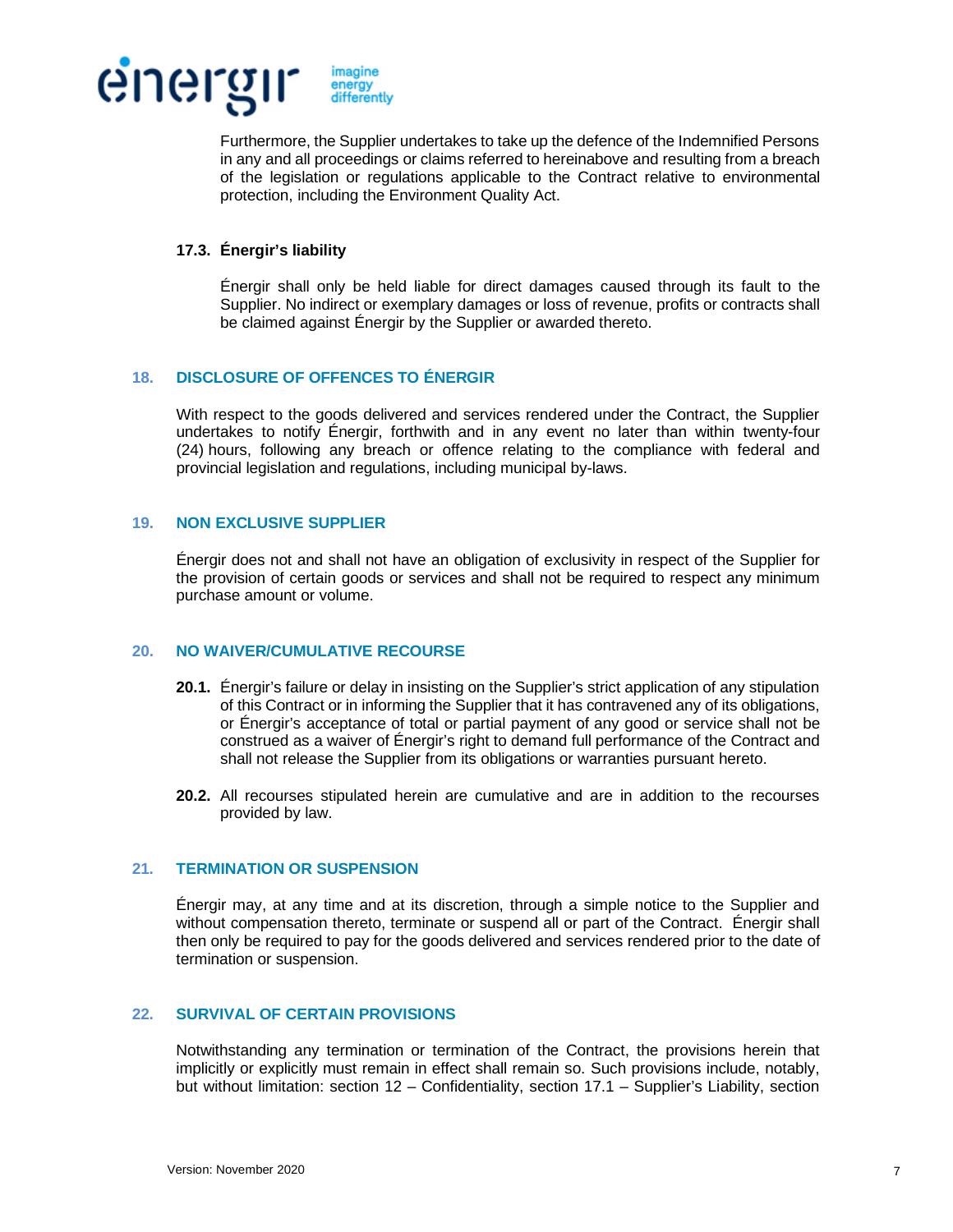

[17.2](#page-5-1) – Liability of Supplier for environmental protection, sections [32](#page-9-0) and [39](#page-12-0) – Insurance and sections [33](#page-10-0) and [36](#page-11-0) – Intellectual Property.

# **23. NOTICE**

Any notice that a party wishes or must send to the other party under the Contract shall be made in writing and delivered by registered mail or messenger to the address indicated in the Contract or to any other address as the party may designate by providing written notice to the other party to this effect.

# **24. TIME IS OF THE ESSENCE**

Time shall be of the essence of this Contract.

#### **25. FORCE MAJEURE**

If a party is unable to perform its obligations due to a case of force majeure, as defined in the *Civil Code of Québec*, it shall so inform the other party in a timely manner. The obligations of the party so affected shall be suspended without liability; however, said party shall be required to remedy the cause of the force majeure as promptly as possible or find an alternate means of performing its obligations or, if such is not possible, to diminish the impact of the force majeure.

# **26. APPLICABLE LEGISLATION**

- **26.1.** This Contract shall be governed and interpreted in accordance with the laws in force in the Province of Québec. The application of the United Nations Convention on Contracts for the International Sales of Goods (1980) is specifically excluded.
- **26.2.** The courts have exclusive jurisdiction to rule on all Contract-related disputes or litigation. To this end, Énergir and the Supplier elect domicile in the judicial district of Montréal (Québec).

# **27. TERM**

The Contract term is set out in the purchase order or agreement.

#### **28. INSPECTION RIGHT**

On request, the Supplier shall provide Énergir and any other third party mandated by Énergir access to the site where the services are rendered or where the goods are manufactured in order to allow it to verify or inspect the work performed.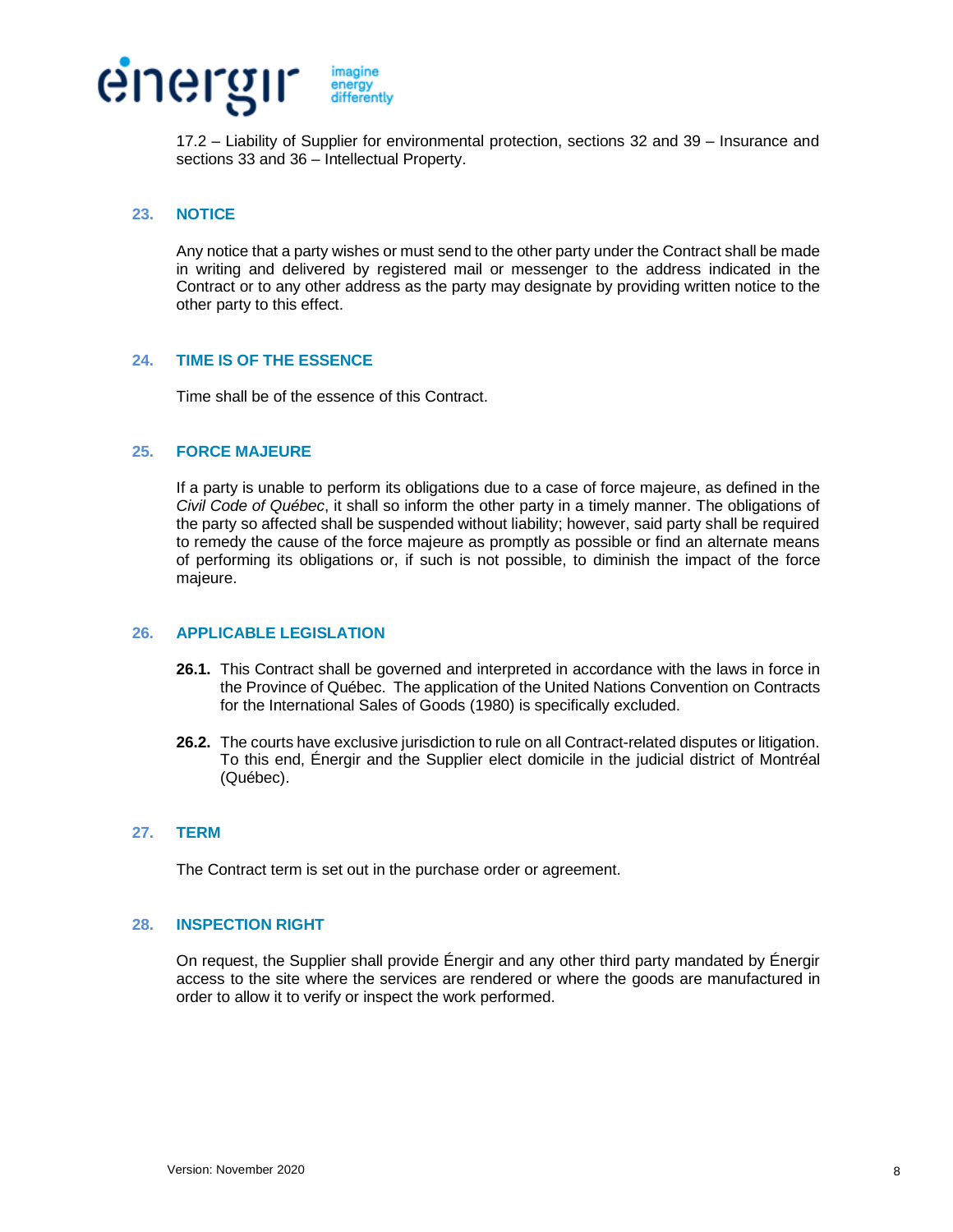

# **ADDITIONAL GENERAL CONDITIONS APPLICABLE TO GOODS**

## **29. DELIVERY AND TRANSFER OF OWNERSHIP**

- **29.1.** The Supplier shall deliver the goods on the dates and to the locations indicated by Énergir in the Contract. All deliveries shall bear the Énergir purchase order number and complete delivery address, failing which the delivery may be returned to the Supplier, at its expense. All goods sent in a given shipment shall bear consecutive numbers, which numbers must appear on the shipping slips and bills of lading on the line reserved for the description of the goods in question.
- **29.2.** The Supplier shall assume the costs and risks of transporting the goods.
- **29.3.** The transfer of ownership of the goods delivered takes place upon their delivery to the location indicated by Énergir in the Contract.

#### <span id="page-8-0"></span>**30. REPRESENTATIONS AND WARRANTIES**

- **30.1.** The Supplier hereby represents and warrants to Énergir that:
	- a) It assigns to Énergir a valid right of ownership in respect of the goods, which goods are free of all claims, sureties, hypothecs, encumbrances or any other third-party right;
	- b) The goods comply with the specifications set out in the Contract and are ready for the use for which they are intended by Énergir;
	- c) The goods do not contravene any third-party intellectual property rights;
	- d) The goods are new, of good quality and free from all apparent or hidden defects. If it becomes aware of any defect, the Supplier shall promptly inform Énergir;
	- e) It is providing all that is required to ensure full enjoyment and use of the goods.

**30.2.** Such warranties are in addition to and not in lieu of statutory warranties.

# **31. FAILURE TO RESPECT WARRANTIES**

If the goods are used, defective, non-compliant, unfit for the use for which they are intended or fail to respect, for any reason whatsoever, the warranties stipulated in the Contract, the Supplier undertakes, at its expense and at Énergir's discretion, to:

- a) Repair or refurbish the goods;
- b) Replace them with new goods; or
- c) Refund the purchase price.

In such a case, the Supplier shall assume the cost of removing and re-installing the goods.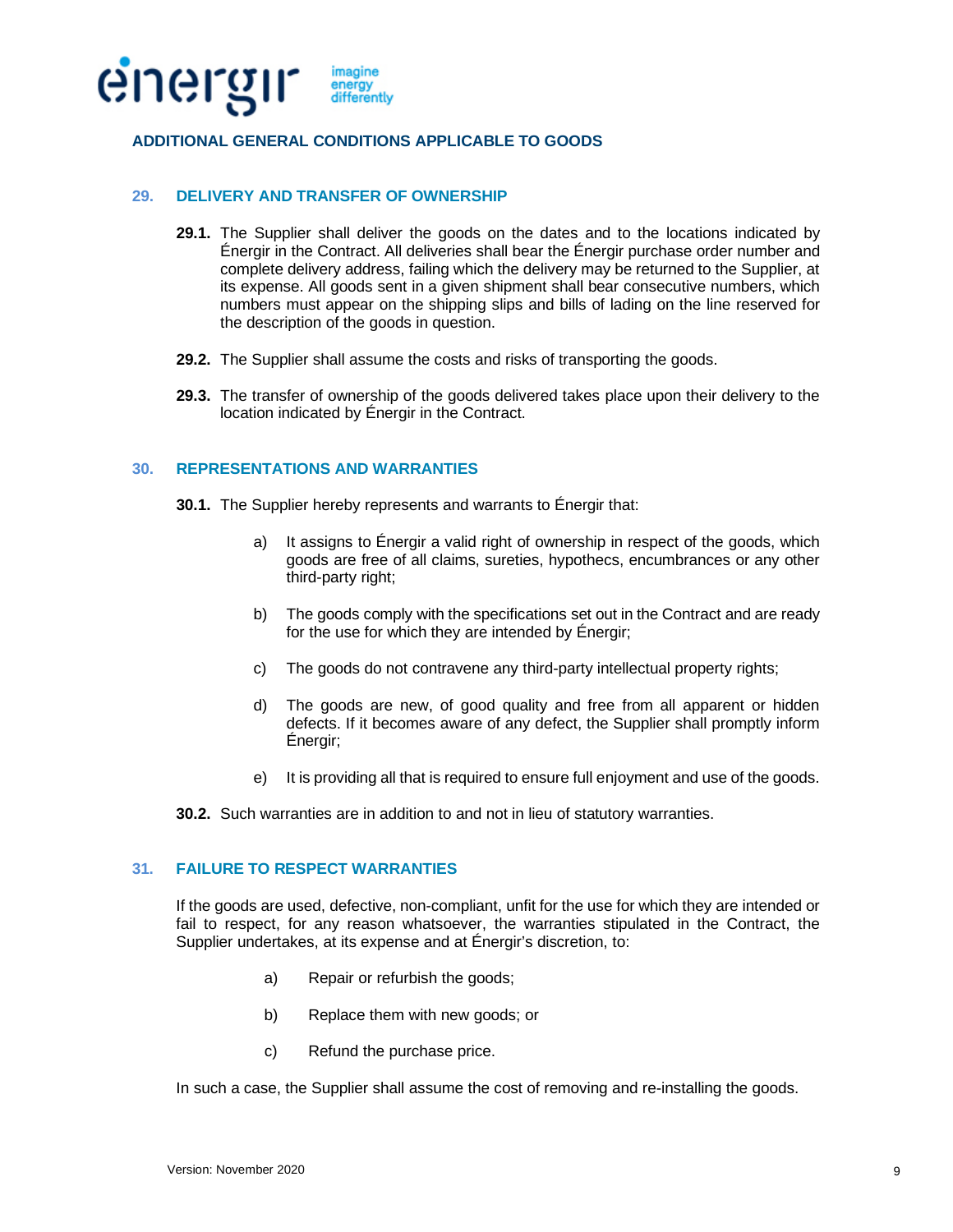

The goods so repaired or replaced shall be subject to the warranties set out in section 30, as of their repair date in the case of repaired goods or, in the case of replaced goods, a[s of](#page-8-0) the date the replaced goods are delivered.

If the Supplier fails to fulfill this obligation, Énergir may, at the Supplier's expense, use the services of a third party to repair, refurbish or replace the goods.

# <span id="page-9-0"></span>**32. INSURANCE**

For the protection of Énergir, its successors and assigns, the Supplier undertakes to take out and keep in effect, at its expense and with a recognized insurer, throughout the term of the Contract, the following liability insurance covering the Supplier's operations in Canada, namely:

#### <span id="page-9-1"></span>**32.1. General liability insurance**

General liability coverage for bodily injury and property damage of at least TWO MILLION DOLLARS (\$2,000,000), per occurrence.

#### **32.2. Increases in limits and additional premiums**

The Supplier may, at its discretion and according to the requirements of this Contract, increase the limit of the amount set out herein or take out additional insurance. However, no additional premium associated with such increased limit or additional insurance may be claimed from Énergir. The insurance amount stipulated in section [32.1](#page-9-1) in no manner limits the amount for which the Supplier may be liable to Énergir under this Contract.

#### **32.3. Insurance policy and certificate**

The Supplier shall send to Énergir, on request, and at the latest within five (5) days of receipt of the purchase order, a copy of the insurance certificate as proof that the insurance and limit required by this section are in effect. The document will be delivered electronically via Énergir's Suppliers platform.

The insurer shall notify Énergir at least thirty (30) days prior to the cancellation of the policy or of a material change in coverage.

#### **32.4. Failure to provide the insurance certificate or policy**

If the Supplier fails to provide Énergir with the insurance certificate or policy required pursuant hereto or if such insurance certificates or policies become null and void or are limited or reduced, contrary to the provisions of this Contract, Énergir may then, in lieu of the Supplier, without compensation to Supplier,terminate or suspend all or part of the Contract. Énergir will only be required to pay for the goods delivered and the services provided before the date of termination or suspension.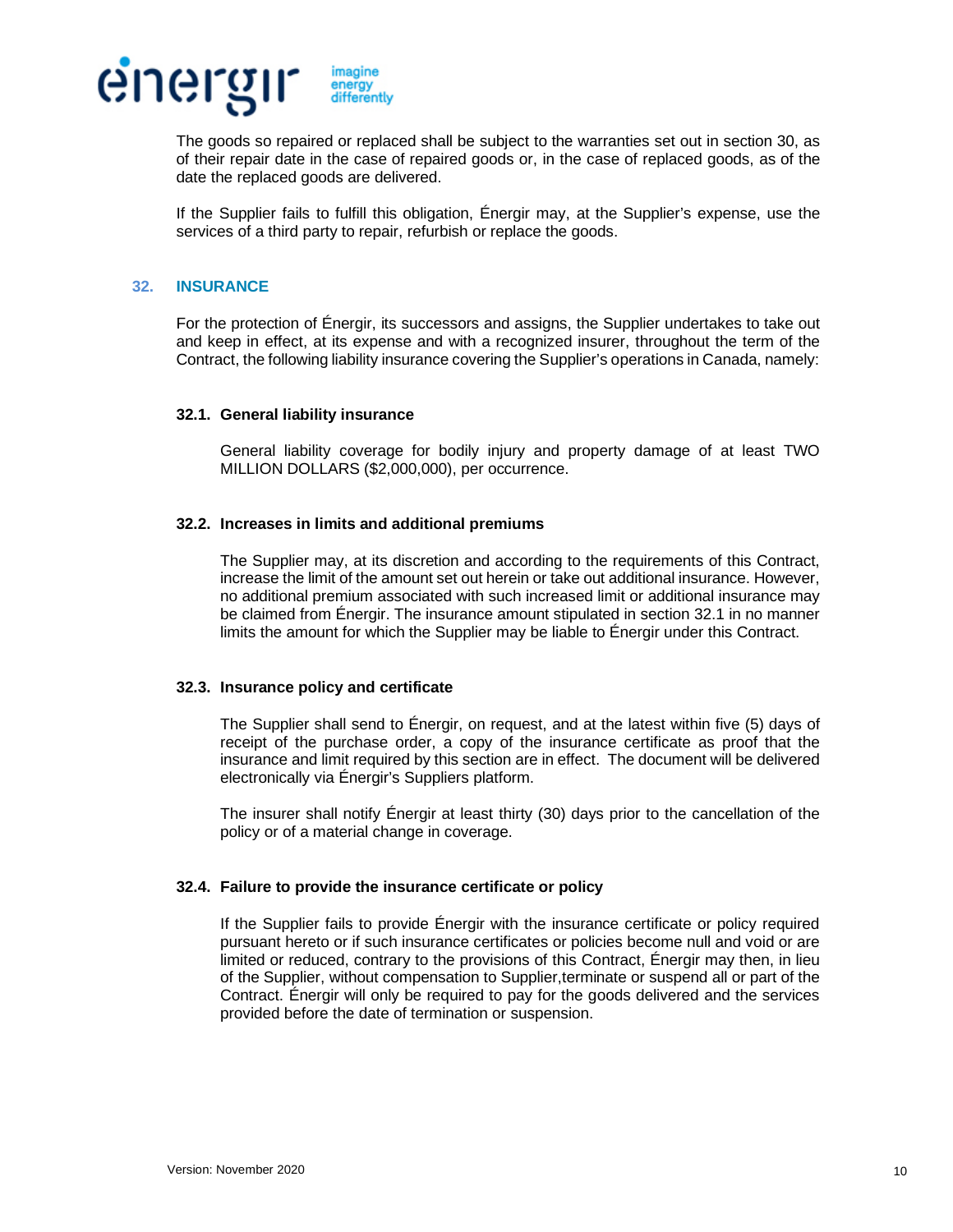

# <span id="page-10-0"></span>**33. INTELLECTUAL PROPERTY**

The Supplier undertakes to obtain and assign to Énergir upon delivery of the goods concerned at the latest all the intellectual property rights required to allow use of the goods for the purposes for which they are intended as well as their maintenance, repair and refurbishment, as the case may be. The Supplier hereby waives all moral rights in respect of such goods.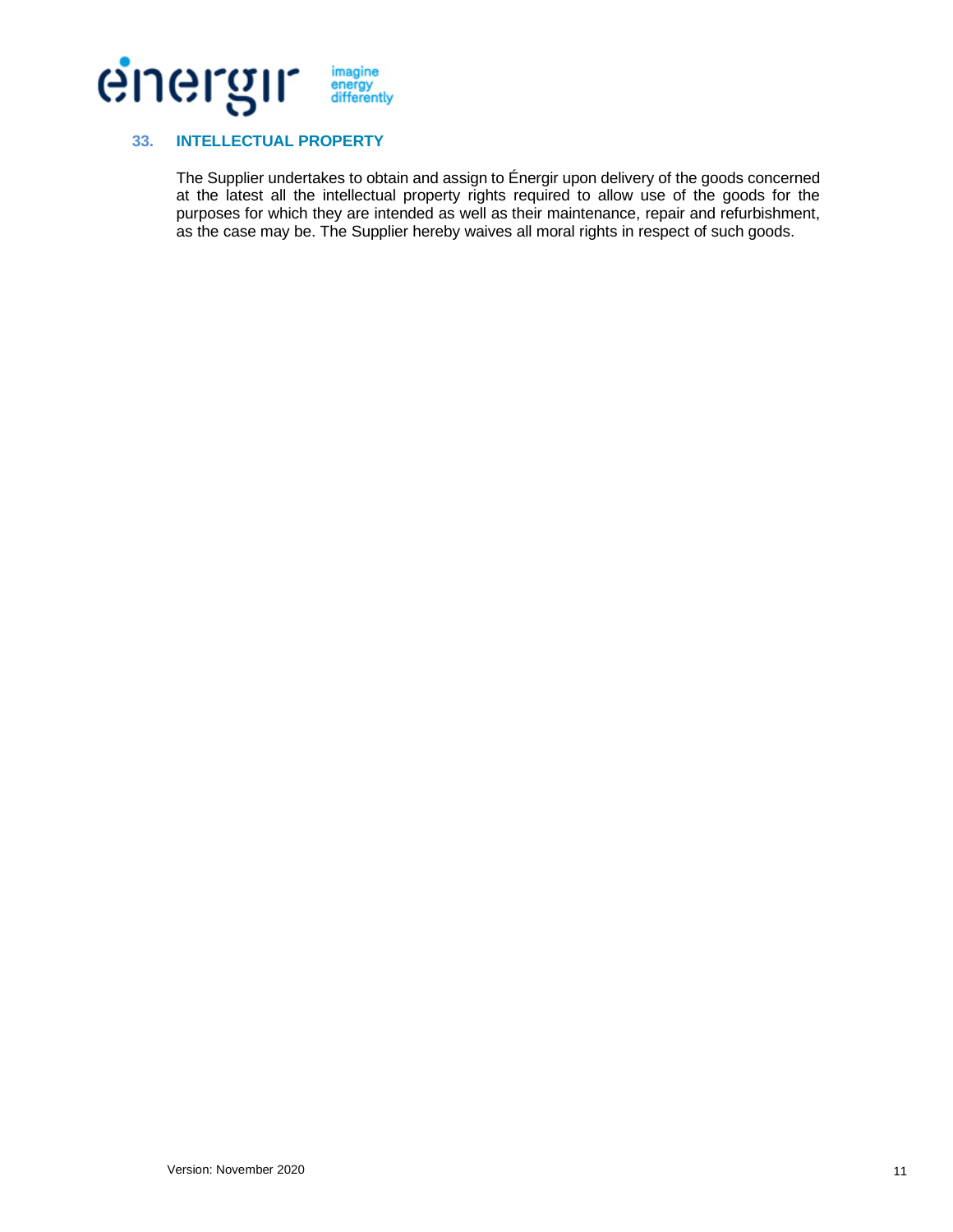

# **ADDITIONAL GENERAL CONDITIONS APPLICABLE TO SERVICES**

# **34. REPRESENTATIONS AND WARRANTIES**

The Supplier represents and warrants to Énergir that:

- a) the services provided will comply with Énergir's requirements set out in the Contract and will be performed according to the highest industry standards and practices;
- b) the personnel assigned to the delivery of the services have the skills and certificates required to deliver the services effectively, in compliance with the Contract;
- c) if the services include the production of reports, documents or works, said reports, documents or works will not contravene any third-party intellectual property rights;
- d) it will be prudent and diligent; notably, it will take, at its expense, all the precautions and measures required to:
	- i) avoid damaging Énergir's facilities and properties as well as surrounding facilities and properties;
	- ii) adequately protect and ensure the physical safety of its employees, the employees of Énergir and all persons likely to be involved in the services.

# **35. FAILURE TO RESPECT WARRANTIES**

If the services do not comply with the warranties set out herein, the Supplier undertakes, at its expense, and at Énergir's request, to repair, re-supply or correct such services. If the Supplier fails to fulfill its obligations in this regard, Énergir may, at the Supplier's expense, use the services of a third party to repair, re-supply or correct the services.

# <span id="page-11-0"></span>**36. INTELLECTUAL PROPERTY**

The Supplier hereby assigns to Énergir all of its intellectual property rights in all reports, documents or works prepared as part of the performance of the Contract, including copyright therein, and waives all moral rights in respect of such services in favour of Énergir.

#### **37. LOCATION OF SERVICE PERFORMANCE**

When required by Énergir, the services will be performed at its premises using the media and equipment it provides. The services will be performed during Énergir's business hours.

The Supplier undertakes to comply with the policy governing the use of IT and telephony tools appended hereto as Schedule A and to ensure that its employees, representatives and agents comply with such policy.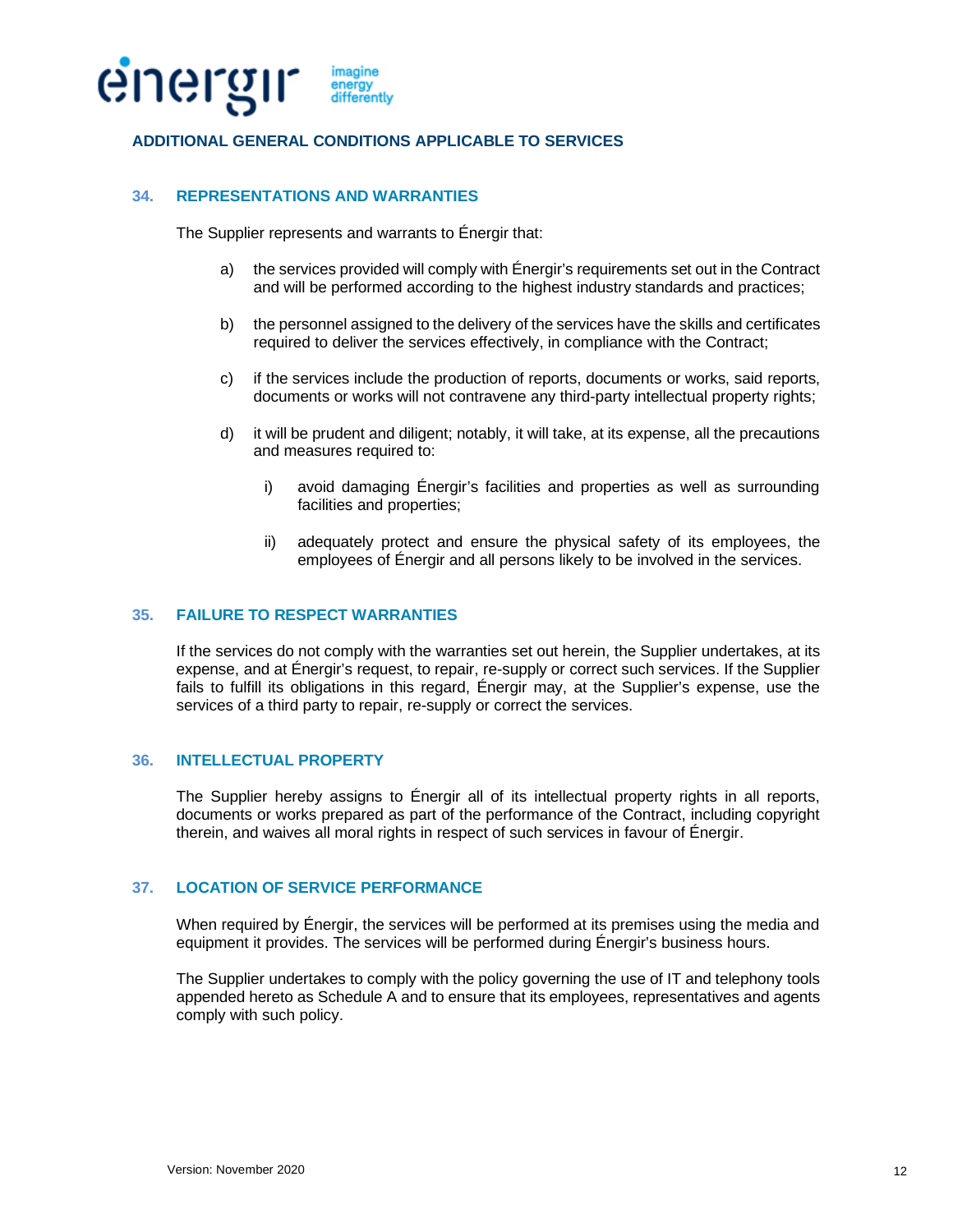

### **38. REPLACEMENT OF SUPPLIER'S HUMAN RESOURCES**

During performance of the services, Énergir may request that the Supplier replace its employees who do not have the requisite expertise. In such a case, the Supplier undertakes to assign employees with the required skills, in a timely manner following receipt of a request to this effect from Énergir.

#### <span id="page-12-0"></span>**39. INSURANCE**

For the protection of Énergir, its successors and assigns, the Supplier undertakes to take out and keep in effect, at its expense, with a recognized insurer, throughout the term of the Contract, the following insurance covering the Supplier's operations in Canada, namely:

#### **39.1. General liability insurance**

General liability coverage for bodily injury and property damage of at least TWO MILLION DOLLARS (\$2,000,000) per occurrence, in which Énergir is an additional insured. As regards activities or work performed or to be performed under the Contract, said policy shall be subject to the stipulations of Énergir's special endorsement titled "Comprehensive General Liability Insurance & Umbrella Endorsement" appended hereto as Schedule B. Said endorsements shall form an integral part of the Supplier's policy and shall be effective on the Contract date.

The Supplier who performs several contracts on behalf of Énergir during the same calendar year must provide a certificate of insurance demonstrating a minimum of FIVE MILLION DOLLARS (\$ 5,000,000) for the general liability insurance limit.

#### **39.2. Third-party liability automobile insurance**

Third-party liability automobile insurance coverage, owner's form, for bodily injury and property damage of at least TWO MILLION DOLLARS (\$2,000,000) per claim.

As regards the activities or work performed or to be performed under the Contract, said policy shall be subject to the stipulations of Énergir's special endorsement titled "Third-Party Liability Automobile Insurance," appended hereto as Schedule B. Said endorsement shall form an integral part of the Contractor's policy and shall take effect on the Contract date

# **39.3. Professional liability insurance**

Professional liability insurance coverage of at least TWO MILLION DOLLARS (\$2,000,000) per accident or claim and shall remain in effect for twenty-four (24) months following expiration of the Contract.

For computer / IT service providers, or any Supplier with access to Énergir's computer network, this insurance must include a guarantee for risks relating to cyber risks, in particular responsibility for invasion of privacy, personal data protection and electronic document information / network security.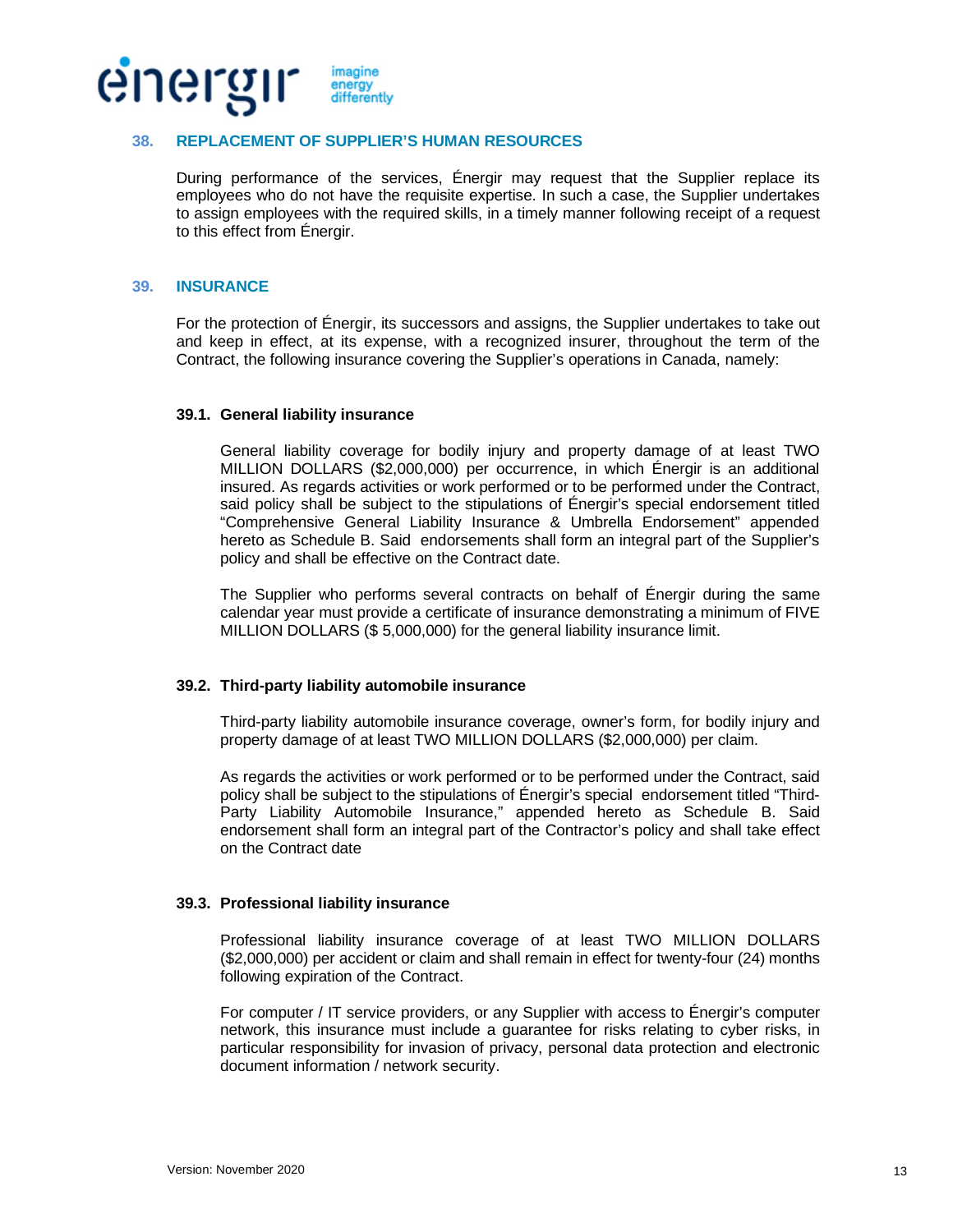

The Supplier who performs several contracts on behalf of Énergir during the same calendar year must provide an insurance certificate demonstrating a minimum of FIVE MILLION DOLLARS (\$5 000,000) for the professional liability insurance limit.

#### **39.4. Increases in limits and additional premiums**

The Supplier may, at its discretion, increase the limits set out herein or take out additional insurance. However, no additional premium associated with such increased limit or additional insurance may be claimed from Énergir for the performance of the services stipulated herein.

The insurance limits or amounts stipulated herein in no manner limit the amount for which the Supplier may be liable.

# **39.5. Insurance endorsements, policies and certificates**

On request, the Supplier shall send to Énergir, upon request and at the latest within five (5) days following receipt of the purchase order, the aforementioned endorsements duly completed and signed by the authorized representative of the Supplier's insurer. The Supplier shall also send Énergir, upon request and at the latest within five (5) days of receipt of the purchase order, copies of the insurance certificates as proof that the types of insurance and limits required under this Contract are in effect.

The insurers shall notify Énergir at least thirty (30) days before cancellation of the policy or of a material change to the insurance coverage. Said policies must be kept in effect commencing on the start date of the services until their definitive completion and 24 months after this date for professional liability insurance.

#### **39.6. Failure to provide insurance endorsements, certificates or policies**

If the Supplier fails to provide Énergir with the insurance endorsements or certificates required pursuant hereto or if such insurance endorsements, policies or certificates become null and void or are limited or reduced, contrary to the provisions of this Contract, Énergir may then, in lieu of the Supplier take out and maintain in effect, the insurance policies required pursuant hereto.

All costs incurred by Énergir to this effect shall, at Énergir's discretion, be invoiced to the Supplier or deducted from the amounts that are or will be due to the Supplier under this Contract.

# **40. INDEPENDENT CONTRACTOR**

The Supplier is an independent contractor who is free to choose the means, methods and ways of delivering the services, provided the Contract requirements are respected.

# **41. SCHEDULES**

Schedules A and B form an integral part hereof.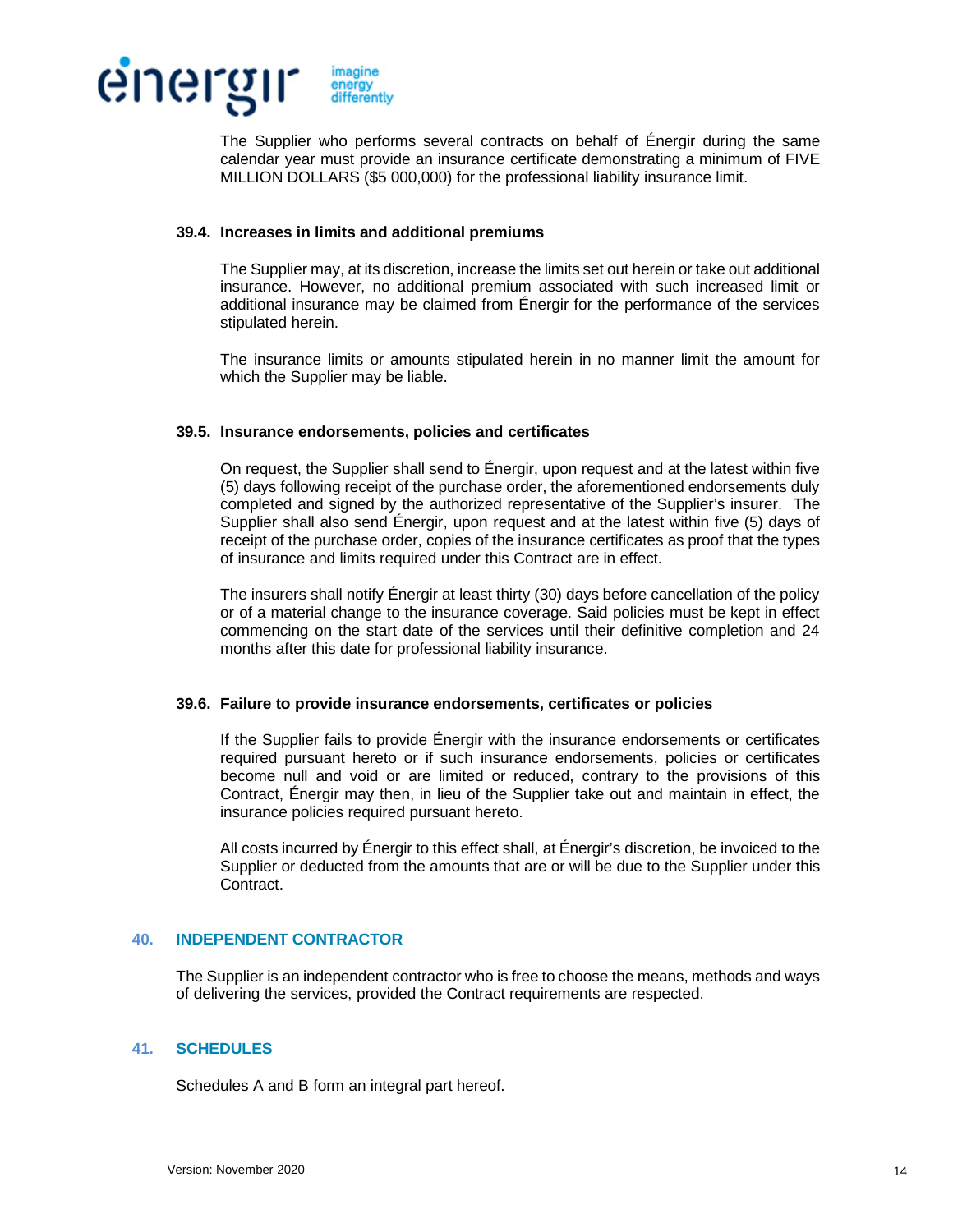

# **42. LANGUAGE OF THE CONTRACT**

The Contract was drafted in English at the request of the parties. Le Contrat a été rédigé en anglais à la demande des parties.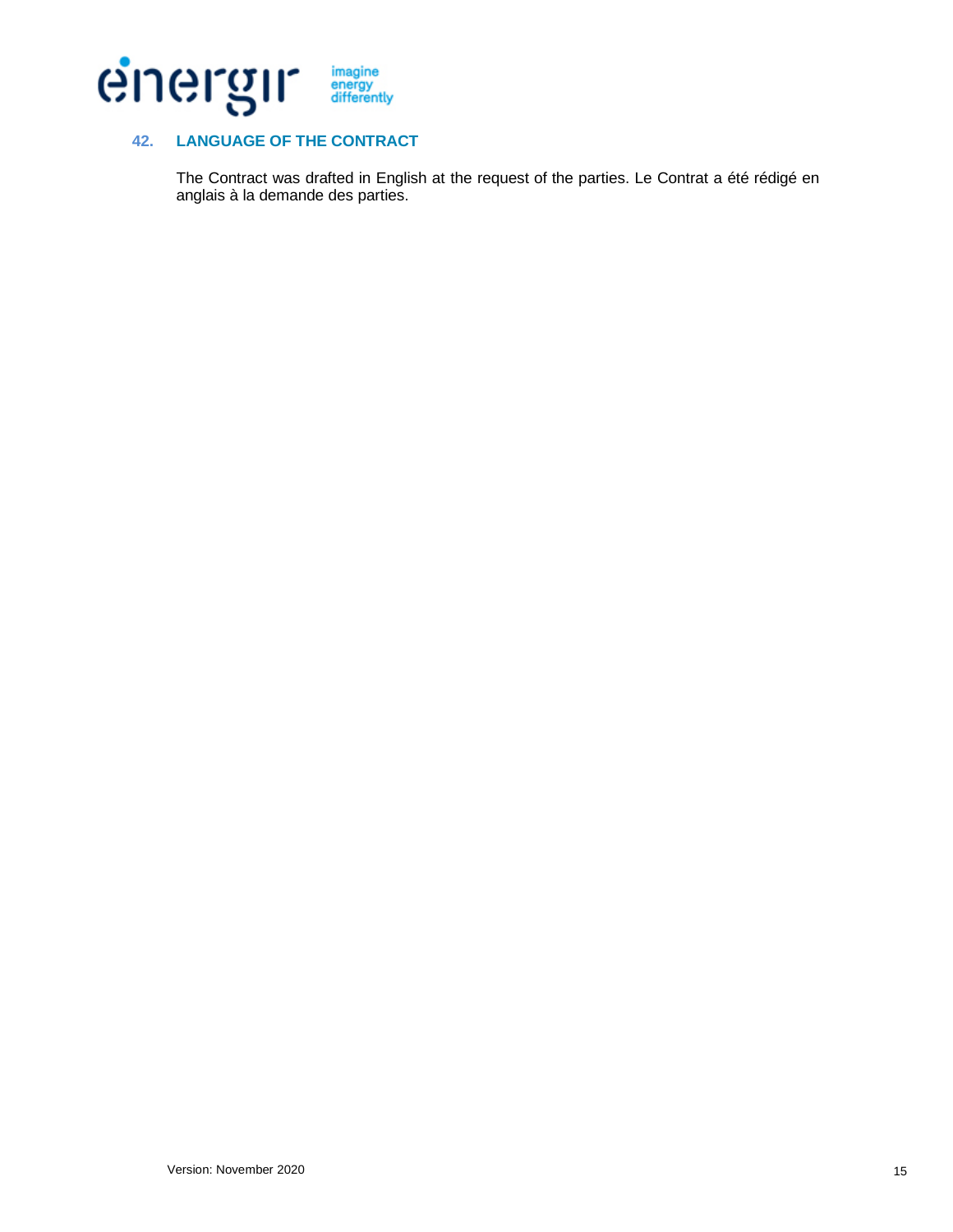



# **ÉNERGIR POLICY GOVERNING THE USE OF IT AND TELEPHONY TOOLS**

- 1. This policy is aimed at protecting Énergir, L.P. (hereinafter "Énergir") and its employees against any illegal, erroneous or abusive use of IT tools; the policy applies also to all users of Énergir IT tools (hereinafter the "User").
- <span id="page-15-0"></span>2. Énergir has the right but not the obligation to control and supervise all aspects of computer use based on the company's needs. Énergir may use monitoring software that systematically filters and archives information content (text and image) transmitted or received electronically. The software can detect, among other things, images and video sent or received electronically and any information containing preselected keywords indicating potentially abusive, illegal and/or offensive use of IT tools. The software then automatically informs the user, the email ender and the e-mail Security Administrator of such information, which is then archived.
- 3. The Security Administrator and his staff are required to preserve the confidentiality of information received by the monitoring software or received in any other manner. The Security Administrator may send Human Resources any information indicating that a user has failed to comply with this policy and/or the law. Human Resources, together with the manager concerned, may then apply disciplinary measures, if applicable.
- 4. Users shall utilize IT tools solely for the execution of Énergir-related duties. However, Énergir may allow users the privilege of occasionally using the Internet and email for personal purposes provided such use is reasonable and is in no manner detrimental to Énergir. Given that electronically transmitted or received content is monitored (paragraph [2](#page-15-0) of this directive), users should abstain from using IT tools to transmit or receive information with respect to privacy.
- 5. The following use of IT tools is notably prohibited:
	- (i) Consulting or distributing offensive material, hateful propaganda, pornographic and defamatory content;
	- (ii) Any other criminal activity;
	- (iii) Racist or sexist statements;
	- (iv) Violation of copyrights or intellectual property;
	- (v) Unauthorized access to Énergir documents;
	- (vi) Unauthorized distribution of personal information to Énergir, its employees, customers and commercial partners.
- 6. All users of Énergir's IT tools have the obligation not to use or disclose any confidential information to the detriment of the company. Users must take appropriate measures when travelling or working outside Énergir offices to protect the confidentiality of information contained in the IT tools (e.g. ensure third parties cannot read company information; avoid leaving laptops within view in vehicles, etc.).
- 7. Internet use must be authorized by the Information Technology Division and is subject to an Énergir-approved security mechanism. Énergir reserves the right to block access to certain Web sites deemed not relevant to the company's needs.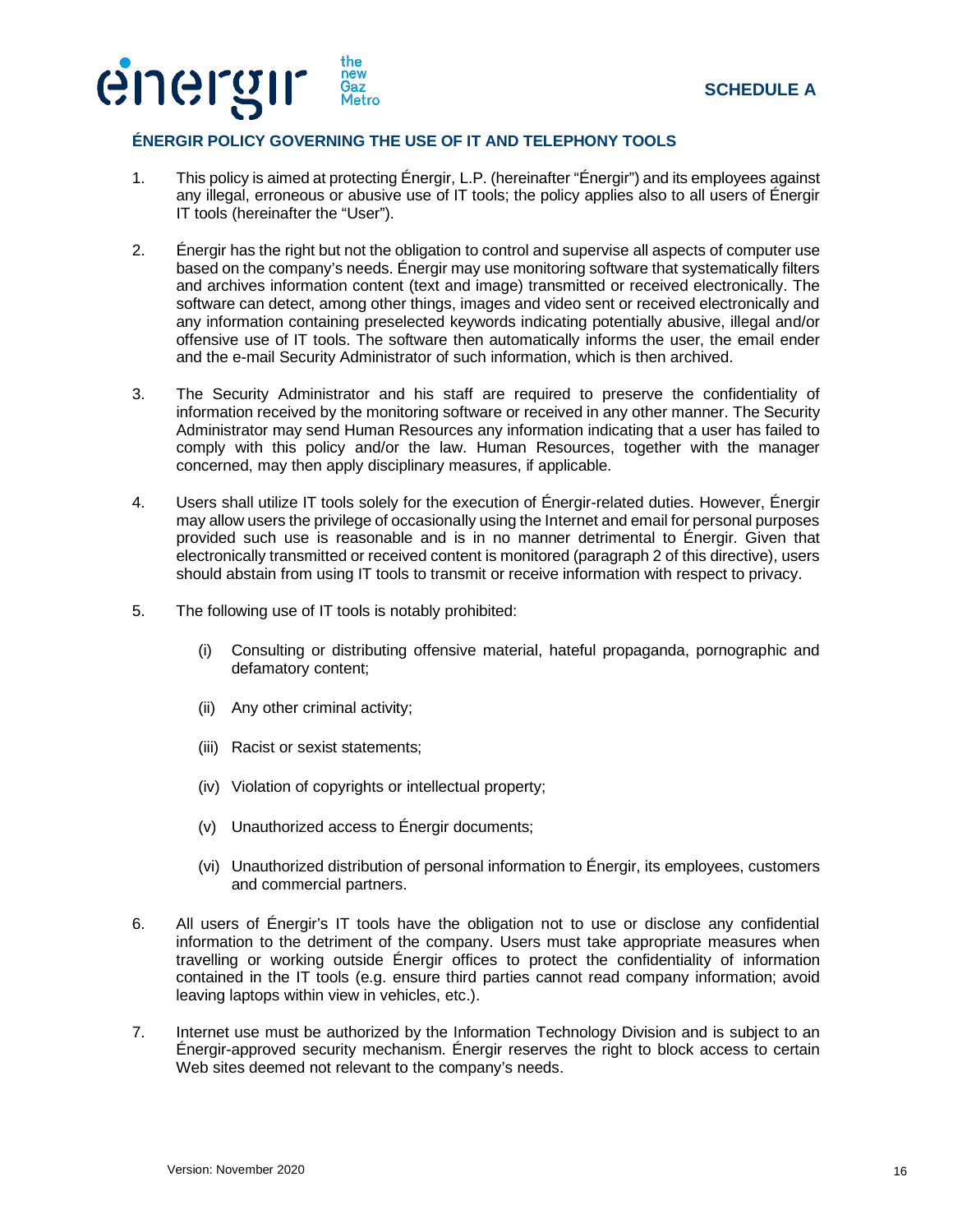

- 8. Except for information intended for company-wide dissemination by Énergir, all information sent by the Énergir email network must be addressed to the recipient(s) concerned.
- 9. Only persons authorized by Énergir may post information on the Énergir intranet. Énergir reserves the right to decide what is relevant information in this regard.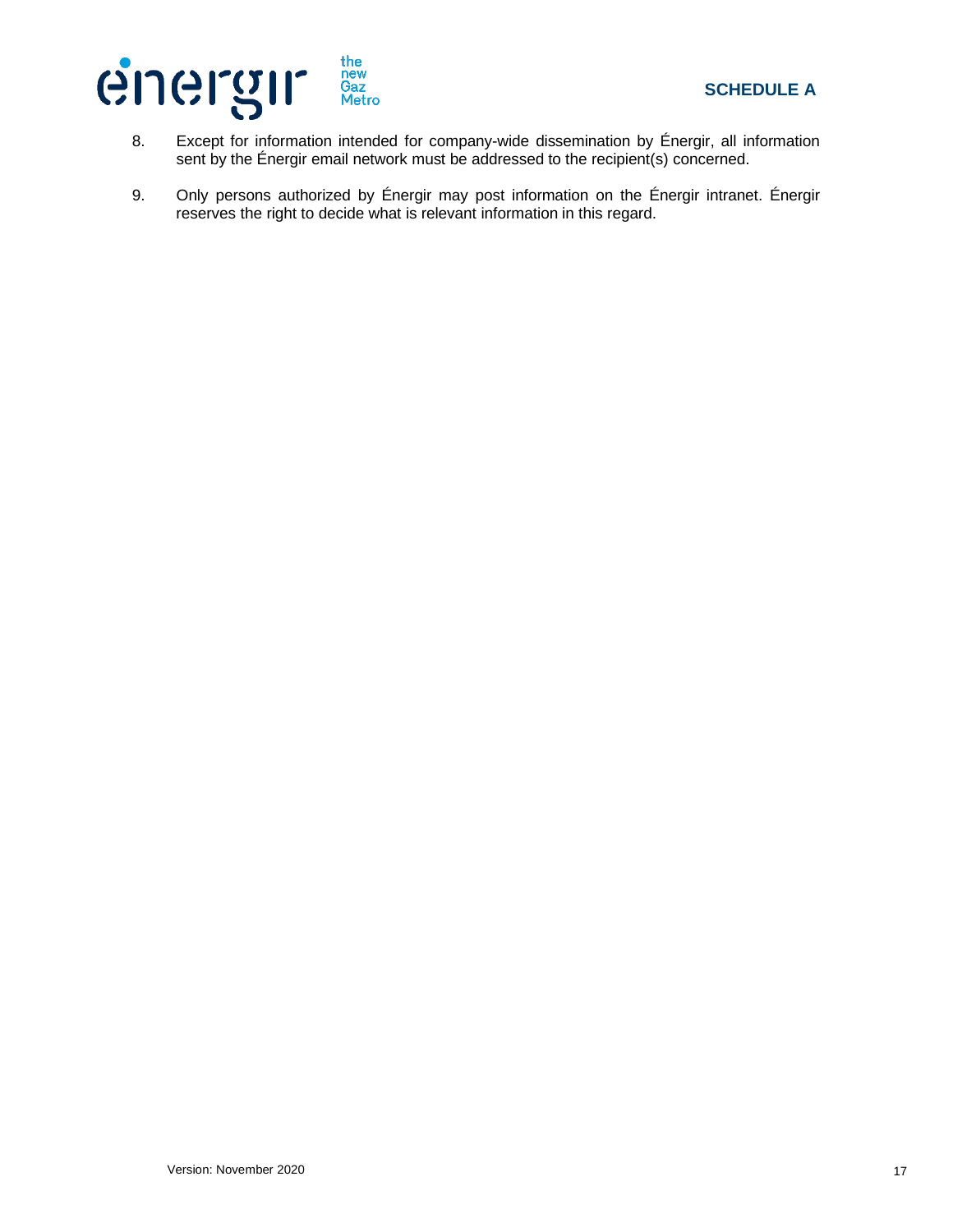# energir new<br>Gaz<br>Met

# **SCHEDULE B**

File no:

Contract no:

# **COMPREHENSIVE GENERAL LIABILITY INSURANCE & UMBRELLA ENDORSEMENT**

This endorsement forms a part of the policy(ies) described hereunder and becomes effective as of the date at which Énergir, L.P. ("Energir") allocates the above mentioned contract to a contractor. It is understood and agreed that this endorsement applies only to the liability arising out of the operations performed by the Insured under the terms of said contract between the Insured and Énergir.

#### **Primary:**

| Name of insurance company (insurer) |     |       |      |                 |     |       |      |  |
|-------------------------------------|-----|-------|------|-----------------|-----|-------|------|--|
| Name of agent or broker             |     |       |      | No              |     |       |      |  |
| Name of insured                     |     |       |      |                 |     |       |      |  |
| Kind of insurance                   |     |       |      | Policy no.:     |     |       |      |  |
| Effective date of this endorsement  | day | month | year | Expiration date | day | month | year |  |

# **Umbrella (if applicable):**

| Name of insurance company (insurer)                        |                                         |  |  |  |  |  |  |  |
|------------------------------------------------------------|-----------------------------------------|--|--|--|--|--|--|--|
| Name of agent or broker                                    | No                                      |  |  |  |  |  |  |  |
| Name of insured                                            |                                         |  |  |  |  |  |  |  |
| Kind of insurance                                          | Policy no.:                             |  |  |  |  |  |  |  |
| Effective date of this endorsement<br>month<br>day<br>year | Expiration date<br>month<br>day<br>year |  |  |  |  |  |  |  |

- 1. The single limit of liability required under the terms of the contractual agreement referred to above, is **\$2 000 000 or \$5 000 000** per occurrence, under the terms of the Contract.
- 2. Énergir, L.P. is added as an **additional insured**.
- 3. This insurance applies to the liability assumed by the Insured under said contract. The Insurer also agrees to cover the contractor's contractual liability assumed under the clause entitled "Contractor's liability" below:

# CONTRACTOR'S LIABILITY

The Contractor assumes entire responsibility and liability for any damage or loss to the Company or any other person, arising directly or indirectly, from any error, omission or negligent act of the Contractor or persons under his control or for damage to property for which he may be liable. As per the above, the Contractor agrees, for himself, his successors and assigns, to protect, indemnity, exonerate, save and hold harmless the Company, its officers, agents, employees and successors and assigns from any and all damage, loss, expense, lawsuit, action or allegation and from all costs, losses, and expenses in connection with the Performance of Work by the Contractor, brought against them by any person, entity or corporation, as a result of incidents arising out of operations or from the Performance of Work by the Contractor, his officers, agents or employees, or by his sub-contractors, their officers, agents and employees or by any other person, entity or corporation under the terms of this contract, by reason of personal injury, bodily injury, including death, and property damage, as a result of any negligent act, fault or omission by the Contractor, his officers, agents and employees, or by his sub-contractors, their officers, agents or employees, or as result of any joint negligent act, fault or omission of the Contractor, his officers, agents or employees and/or of his sub-contractors, their officers, agents or employees, between themselves or with respect to third parties, except by reason of the sole negligence of the Company. Furthermore, the Contractor shall defend, at his expense, any civil suit or action against the Company, its officers, agents, employees, successors and assigns, and Company's representatives, by reason of any death or damages, and shall pay for all damages, costs and expenses, including legal fees relating to such suit or action.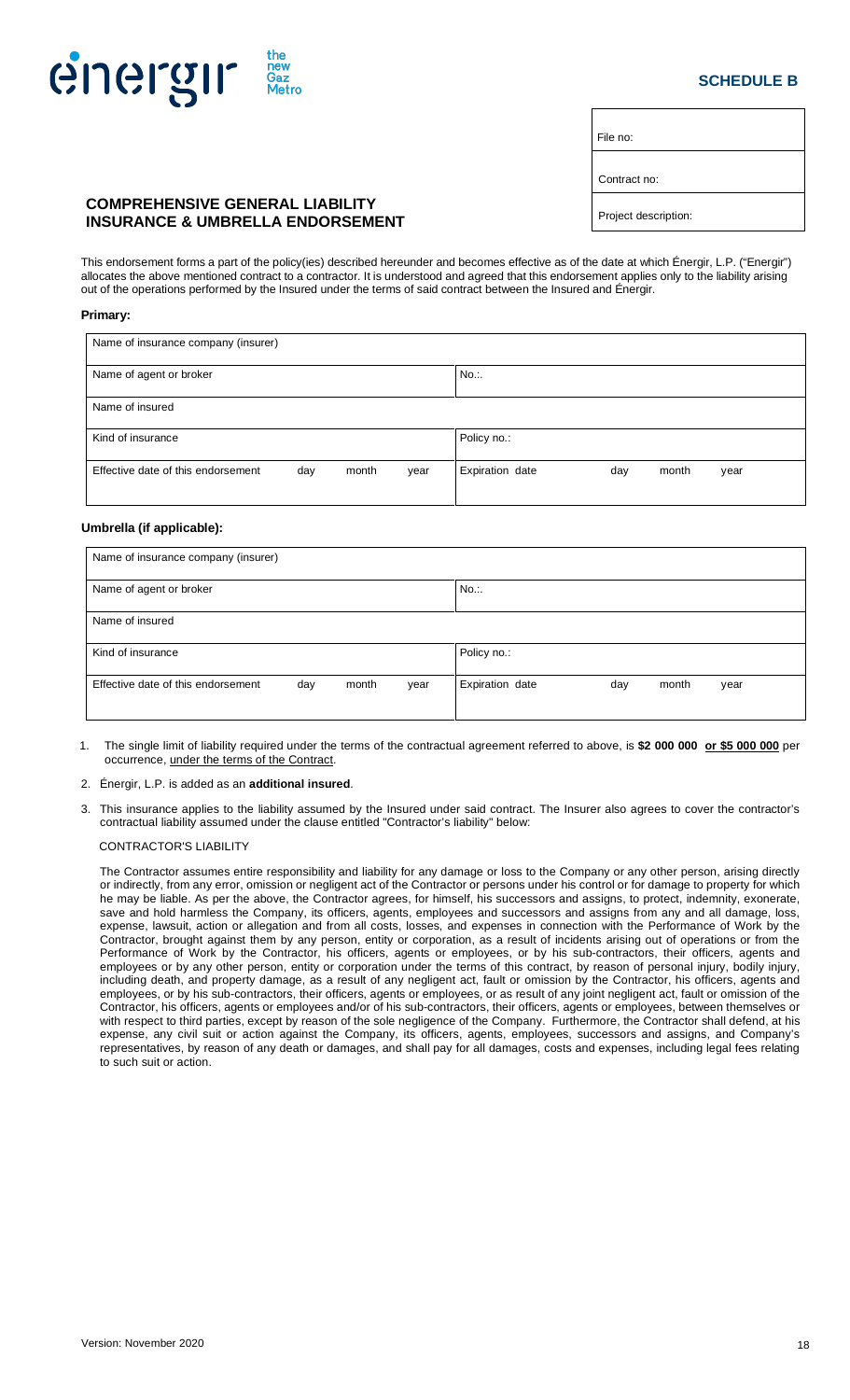# energi new<br>Gaz<br>Metro

- 4. The Insurer agrees that the policy mentioned above in this endorsement provides, among others, the following coverage:
	- 1) Insurance on contractor's premises and operations;
	- 2) 12 month completed operations coverage;
	- 3) Product and completed Liability;
	- 4) Cross Liability and Severability of Interest;
	- 5) Contingent Employers' Liability insurance;
	- 6) Contractual Liability, particularly assumed under contract under the clause entitled "Contractor's liability";
	- 7) Personal Injury Liability insurance
	- 8) Insurance on the following operations: shoring, excavation, underpinning, demolition, pile driving, caisson works, underground hazards, tunnel driving, and surveying of leveling operations;
	- 9) Insurance on work performed by subcontractors;
	- 10) Non-owned Automobile Liability insurance;
	- 11) Insuring agreement on "Occurrence" basis, including "accident".
	- 12) Property damage-broad form;
	- 13) Primary and non-contributory Insurance;
	- 14) Risks arising from elevators and lifting equipment;
	- 15) Sudden and accidental pollution liability;
	- 16) Work near railroad allowed.
- 5. Notwithstanding any other condition stipulated in this policy, Insurer agrees not to cancel this policy without giving Énergir written notice of at least thirty (30) days prior to such date of cancellation. Such written notice must be forwarded by registered mail to:

**RISK AND INSURANCE MANAGEMENT ÉNERGIR, L.P. 1717 Du Havre Street Montreal, Qc H2K 2X3**

- 6. It is further agreed that any act, omission, declaration of any one Insured, or any of his employees, directors or officers, which could result in cancellation of this policy or in reduction in payment of indemnity, shall in no way prejudice the rights of any other Insured under this policy.
- 7. The Insurer hereby specifically waives any and all rights of subrogation against Énergir.

Except as otherwise provided by this endorsement, all terms provisions or conditions of the policy shall have full force and effect.

Date: Signed by:

(Insurer's authorized agent)

(rev 11-2017)

Reference No :